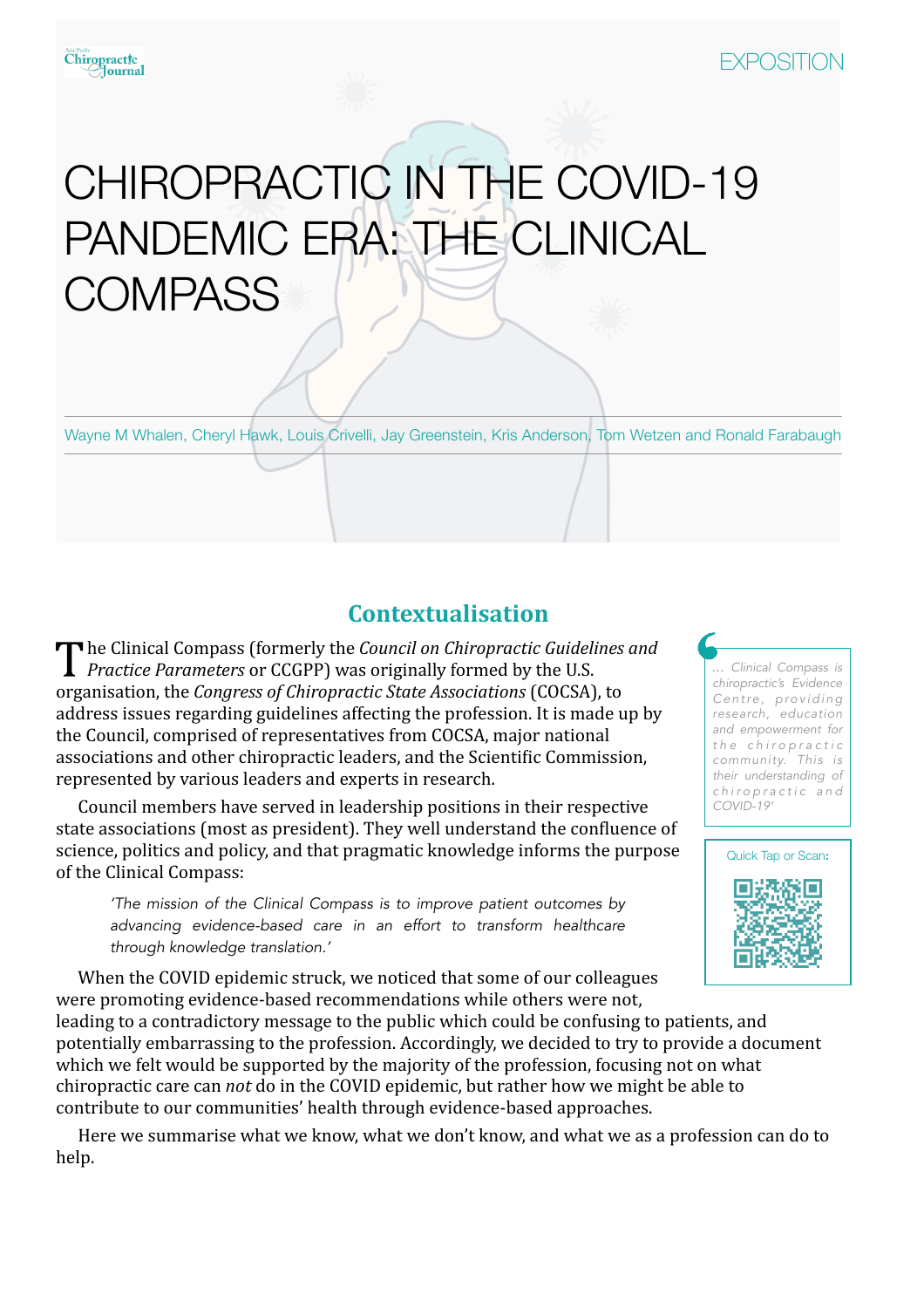#### **Introduction**

Coronavirus disease 19 (COVID-19) has had dramatic effects on many aspects of life, as the world struggles to deal with its ramifications. As of late-April 2020, nearly 3.2 million around the world have been infected, and 226,000 have died. In the U.S., more than one million people are confirmed to be infected according to the *Johns Hopkins Coronavirus Resource Center*. (1)

Doctors of Chiropractic want to help, but the role of DC's has been the subject of controversy both within and outside of the profession. This is a consequence of claims made by some DC's about the capacity for manipulation to prevent or treat COVID-19, as well as a lack of understanding of the role DC's can play in this crisis. As of this writing (late-April 2020), though there are some promising approaches, there are no reliably confirmed treatments or preventive strategies of any kind for Coronavirus -19 infection except social (physical) distancing and practices such as wearing masks, hand washing, and other hygiene measures. There are no medical treatments or chiropractic treatments shown to have any reliable efficacy.

The purpose of this exposition is to help define what role, if any, the chiropractic profession can play in this global pandemic. It is not intended to be an exhaustive literature synthesis and to the extent feasible will attempt to avoid classic internal political disagreements among factions of the profession. Rather the goal is to outline what we know, what we don't know, and how we can best help in this critical moment.

#### **What We Know**

Many in the profession argue that some basic science research shows manipulation has an effect on the immune system, and some then make the logical leaps that if manipulation can influence immune function, it can improve immune function, and therefore help COVID-19 either as a treatment or as a preventative strategy, or perhaps both.

There is a small body of literature that appears to support spinal manipulation as having an effect on immune function. For example, Columbi recently reported that high velocity low amplitude manipulation of the spine had a measurable effect on the neuroendocrine system, but a biologically plausible mechanism was mixed and conflicting. (2) Wirth et al conducted a recent systematic review that found evidence of an effect for HVLA manipulation on autonomic nervous system activity, specifically heart rate variability and skin resistance. However, the clinical utility of these findings has not been demonstrated and the authors recommend additional studies.  $(3)$ 

Another systematic review found evidence that spinal manipulation has an effect on cortisol, interleukin, substance P, oxytocin, and neurotensin, but could not make any reliable conclusions about the clinical applicability of these changes. (4) Another widely cited study demonstrated an effect of manipulation on antibody synthesis following manipulation, but again noted the clinical significance was 'unclear.'  $(5)$ 

Similarly, a study from 2012 looked at the effects of repeated massage and light touch on the hypothalamic- pituitary-adrenal axis and immune function and found evidence of changes in circulating markers. There were methodological problems with the study, including a small sample size and use of only normal volunteers. (6) Other studies have also demonstrated metabolic and physiologic effects of spinal manipulation.  $(7, 8, 9)$ 

Nevertheless, we can reasonably conclude that there is limited basic science evidence of an effect of spinal manipulation on immune-function related changes, and the clinical utility of these observations is not clear. The *World Federation of Chiropractic* (WFC) *Research Committee* recently illustrated why the effect is not yet. (10) In a rapid review of seven oft-cited studies immediately after the onset of the pandemic, the WFC Research Committee concluded: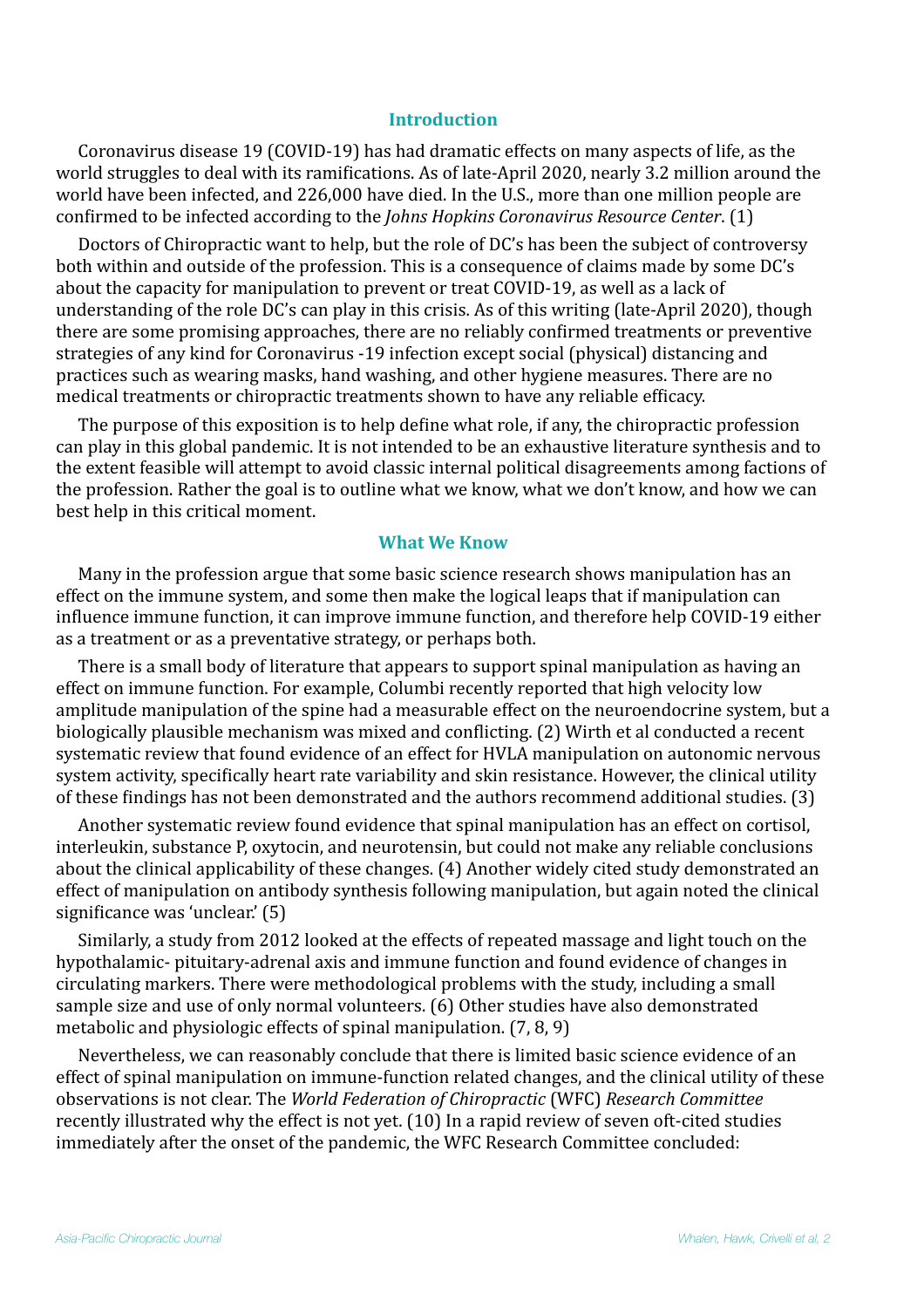*'No credible, scientific evidence that spinal adjustment / manipulation has any clinically relevant effect on the immune system was found. Available studies have small sample sizes and a lack of symptomatic subjects. At the time of writing, there exists no credible, scientific evidence that would permit claims of effectiveness for conferring or enhancing immunity through spinal adjustment / manipulation to be made in communications by chiropractors. In the event that new scientific evidence emerges, it will be critically appraised using scientific methods of analysis.'* 

Both the *American Chiropractic Association* (ACA) and the *International Chiropractic Association* (ICA) have issued statements indicating there is no evidence that chiropractic adjustments/manipulation can affect COVID-19 immunity. (11, 12)

Because it has not been established that spinal adjustment/manipulation has a *clinical* effect on the immune system, there is no basis to support a claim of clinical effectiveness. It is also short-sighted to further claim that chiropractors have no positive impact on patients' overall health and well-being, and no role to play in this pandemic.

### **What Can We Do**

Doctors of Chiropractic are recognised as primary portal of entry providers. We know that Chiropractic, as a profession, is much more than simply spinal manipulation. Manipulation/ adjustments are one tool in the DC's clinical tool bag, but by no means defines their entire clinical role. Depending upon the state scope of practice, the DC's may provide a host of services to patients, and by extension to the communities in which they serve. These could include, but are not limited to:

- $\triangleright$  Broad diagnostic training, including cardiac and pulmonary assessment, but focusing primarily on musculoskeletal conditions by training and practice emphasis (CCE);
- $\blacktriangleright$  Multiple manual therapy techniques to address neuromusculoskeletal issues;
- $\blacktriangleright$  Ability to order laboratory and imaging studies;
- $\blacktriangleright$  Nutritional and dietary advice;
- $\blacktriangleright$  Exercise advice:
- Lifestyle and ergonomic advice;
- $\blacktriangleright$  Stress reduction techniques; and
- $\triangleright$  Providing accurate information about avoiding exposure.

In addition to advice about avoiding exposure, DC's can recommend a common-sense approach to improving health and implementing the recommendations put forth by leading authorities, including the *Centers for Disease Control and Prevention* (CDC). These include: eat nutritious food, get plenty of rest, remain well-hydrated, stay active, and manage your stress. (13) Indeed, Hawk et al demonstrated that a number of '*Wellness*' best practices are routinely provided by most Doctors of Chiropractic, including:

- $\triangleright$  Screening for risk factors for disease and disability such as
	- $\triangleright$  Obesity/dietary issues;
	- $\triangleright$  Physical inactivity/sedentary lifestyle Tobacco use;
	- **▷** Hypertension;
	- $\triangleright$  Skin cancer:
	- $\triangleright$  Depression; and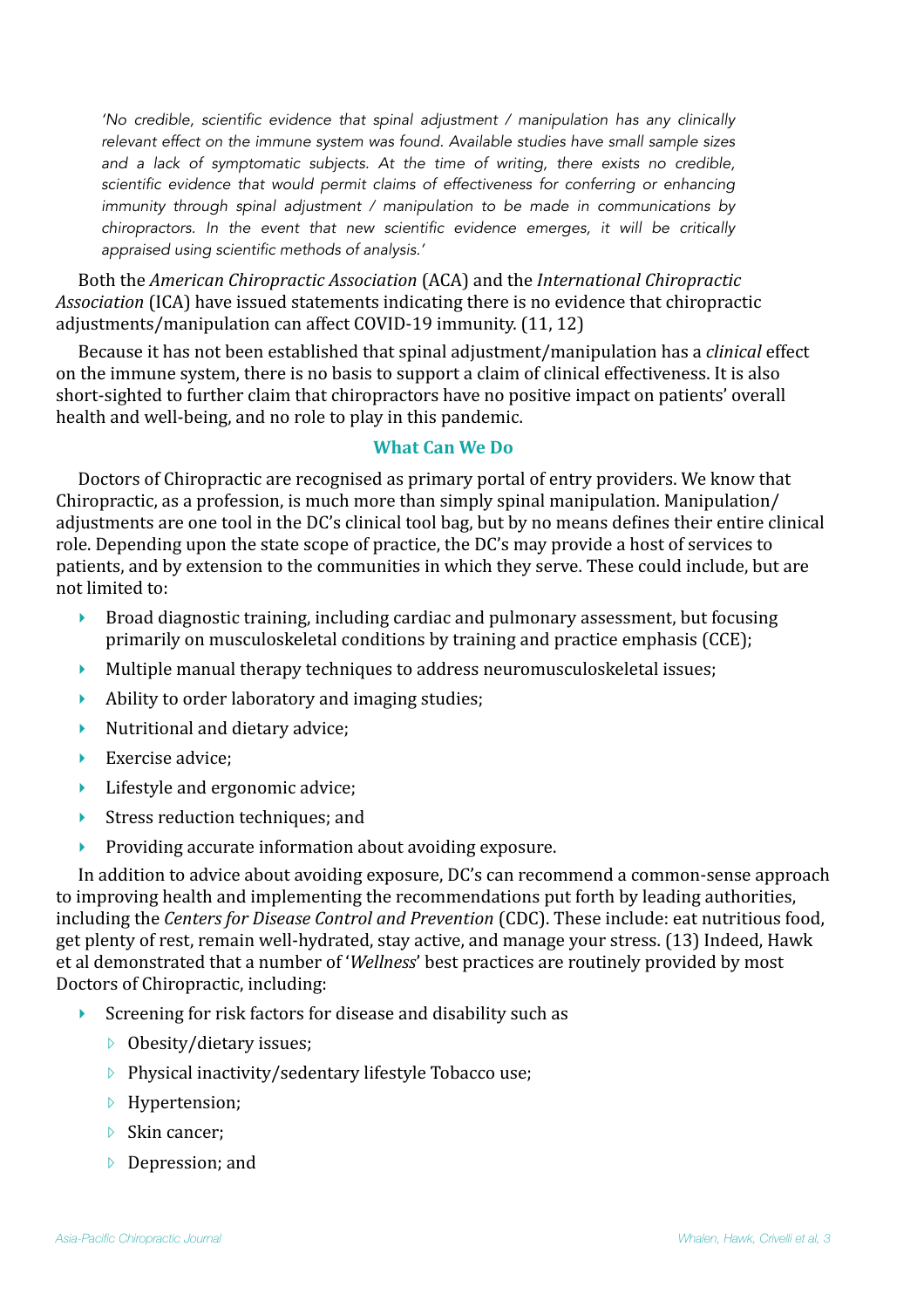- $\triangleright$  Counselling on what to do to maintain optimal health and wellness; and
- $\triangleright$  Empowering patients to be active partners in their care (14)

The US Preventive Services Task Force (USPSTF) has enumerated recommendations for screening and counselling for a wide variety of conditions, and many of these services are addressed by Doctors of Chiropractic, although there are some barriers including payment limitations. (15, 16) Recently the chiropractic profession, through the Council on Chiropractic Education (CCE) has added wellness-related core competencies to chiropractic college curricula. (17) Importantly, there is published evidence that many patients seek out chiropractors for help with a variety of conditions aside from musculoskeletal issues.

Pain, headache, and loss of functional ability to perform activities of daily living (ADLs) have become more prevalent during the past two months due to stress, lack of normal routine, deconditioning, and poor ergonomics within home offices. Doctors of Chiropractic can address these issues with their patients and provide an alternative to overworked hospitals, urgent care centres, and PCP offices.

#### **Conclusion**

While there is some preliminary basic science evidence linking spinal manipulation and improved immune function, there is no reliable evidence of clinical efficacy. As a consequence, there is no basis to support  $DC'$ s claims to the public or their patients that there is any benefit in spinal manipulation/adjustments in the prevention or treatment of COVID-19. Clinical Compass strongly advises DC's refrain from making such claims.

DC's are encouraged to counsel their patients on appropriate avoidance behaviour (sheltering at home, hand washing, social distancing, use of masks) as well as general strategies for improving health including proper diet, adequate rest and sleep, and exercise.

> Wayne M. Whalen DC, FIACN, FICC Emeritus Chair, Clinical Compass Cheryl Hawk DC, PhD, CHES Chair, Scientific Commission of the Clinical Compass Louis Crivelli DC, MS Chair, Clinical Compass Jay Greenstein DC, CCSP, CCFI-L1, CKTP, FMS Immediate Past Chair, Clinical Compass

Kris Anderson DC, CCSP, CCFI-L1, CKTP Secretary, Clinical Compass Tom Wetzen  $DC$ ChiroCongress Representative, Clinical Compass Ronald Farabaugh DC, FIACN, FICC Past Chair, Clinical Compass

Contact:

[ccgpp@sc.rr.com](mailto:ccgpp@sc.rr.com) 



*Cite:* Whalen WM, Hawk C, Crivelli L, et al. [Exposition]. Asia-Pac Chiropr J. 2020;1:020 DOI<https://doi.org/10.46323/2021020>